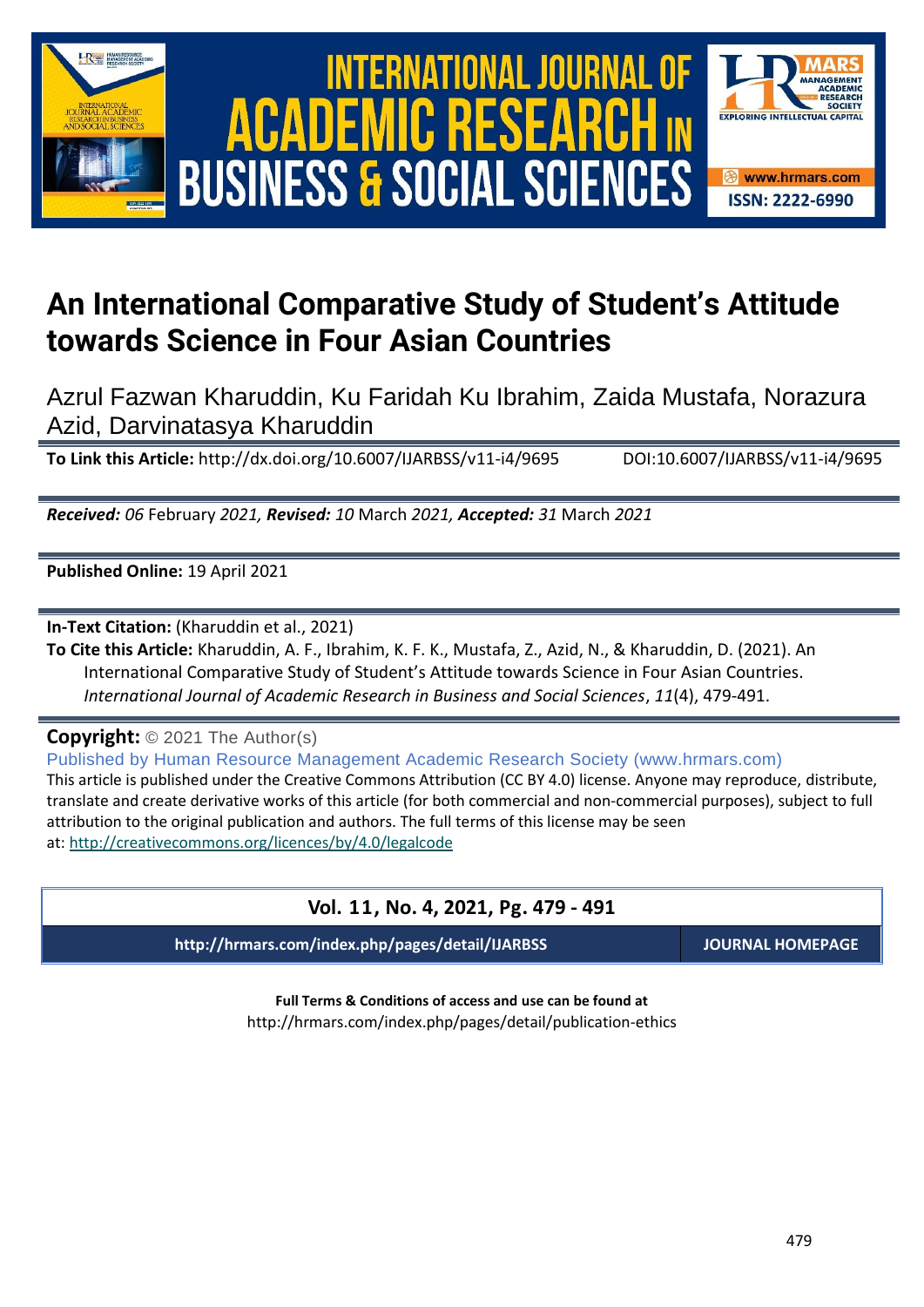

# **An International Comparative Study of Student's Attitude towards Science in Four Asian Countries**

Azrul Fazwan Kharuddin<sup>a</sup>, Ku Faridah Ku Ibrahim<sup>b</sup>, Zaida Mustafa<sup>b</sup>, Norazura Azid<sup>c</sup>, Darvinatasya Kharuddin<sup>d</sup>

<sup>a</sup>Graduate School of Business, Universiti Tun Abdul Razak, (UNIRAZAK), Malaysia, <sup>b</sup>School of Education & Humanities, Universiti Tun Abdul Razak (UNIRAZAK), Malaysia, <sup>c</sup>SMK Jeram, Selangor, Malaysia, <sup>d</sup>School of Mathematics, Universiti Sains Malaysia (USM), Malaysia Email: azrulfazwan@unirazak.edu.my

## **Abstract**

A lot of research has been completed throughout the entire existence of science education to disclosure the angles that support students' performance. Midst these impressions, science student attitude has been unfailingly contemplated. There has regularly been an affiliation initiated between science students' attitude and their performance. Recently, Singaporean and Chinese students have reliably slashed in the top of the cream in science international assessment tests while Malaysian and Thailand students have been put at either flank of the normal imprint. The main objective of this study is in parcel admonished to enlighten why Singaporean and Chinese students seem to do so well in these worldwide comparison. The attitude towards science may assume a key factor of a 14 years old student in four selected nations will be associated. This is an example of students from each country thus mindfulness ought to be applied. There are some astounding discoveries which upon added exploration may have suggestions for arrangement producers and science instructors in Asian countries. **Keywords:** Science Student, Attitude Towards Science, International Comparison, Science Performance

## **Introduction**

Various authors (for example Bahamonde, 2017; Schulz et al., 2018; Jung & Siedlecki, 2018) defined attitude to that attitude is a dormant build, one which is frequently utilized without legitimate definition and should be built up hypothetically. Prendergast and Hongning (2016) established that this is on the grounds that examination on attitude lies at the scholarly junction of a wide range of areas (for example intellectual science, epistemology, arithmetic, brain research, semiotics, human sciences). Anyway despite such run of the mill challenges, there have been a few endeavors at depicting and reclassifying attitude with regards to science training (Hacieminoglu, 2016; Sadruddin, Khawaja & Zafar, 2017; Widowati, Nurohman & Anjarsari, 2017; Summers et al., 2019). The attitude theory was presented in the first decades of the 19<sup>th</sup> century with regards to social science research to predict people's decisions in settings, for example, casting a ballot or purchasing products (Oon & Fan, 2017). Allport (1935) defined attitude artistically as centers on the impacts of a person's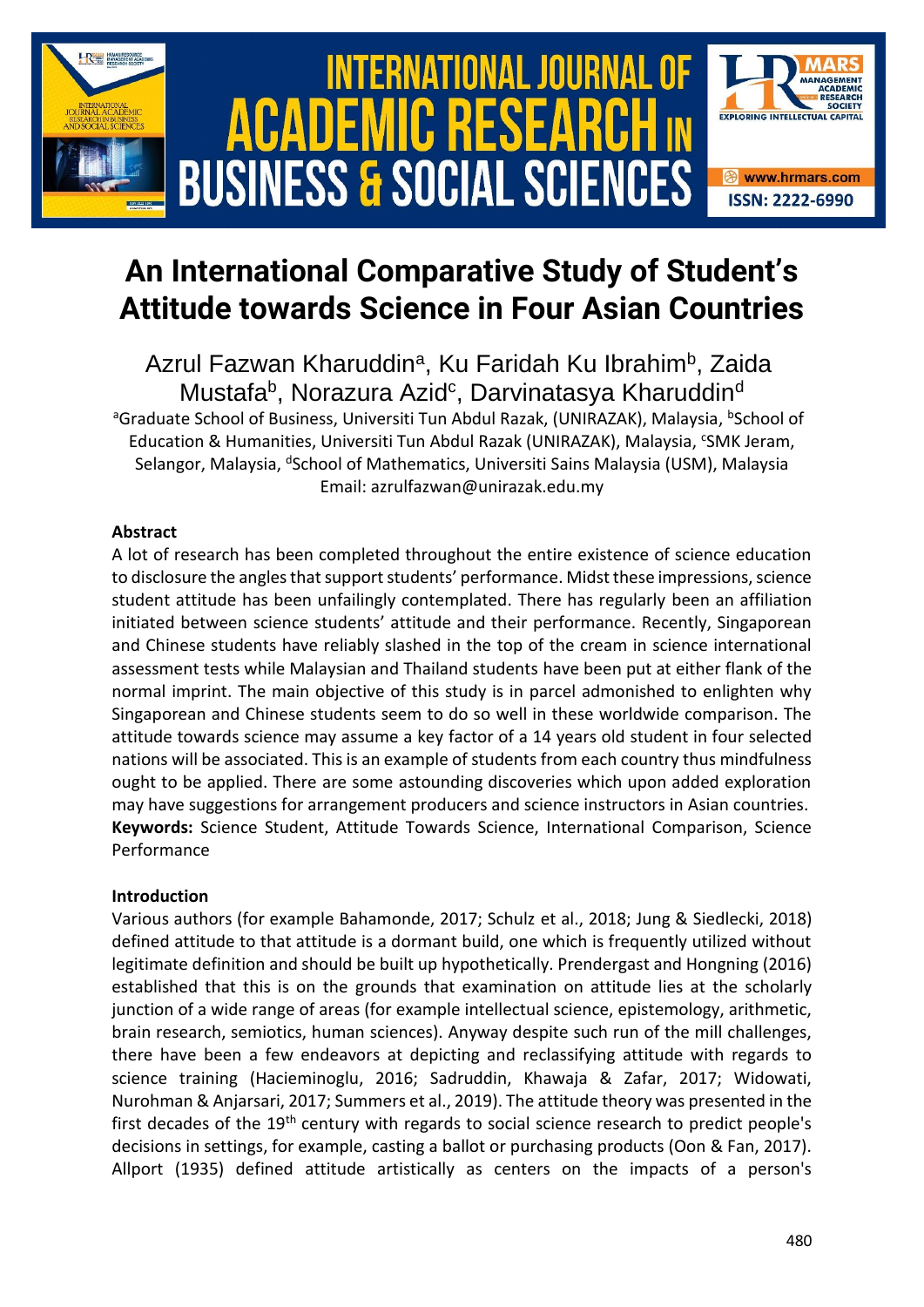**Vol. 1 1 , No. 4, 2021, E-ISSN: 2222-6990 © 2021 HRMARS**

psychological practices a particular circumstance. From that point forward, there have been numerous different definitions which center around the idea of attitude as proves by conduct. Notwithstanding the way that there is no standard importance of the term attitude, generally speaking it suggests an insightful tendency or partiality as for an individual to respond quite or antagonistically to some object, condition, thought, or another person (Aiken, 1970). Aiken's description is simple-minded, and accepts a twofold answer (yes or no) to a student's attitude. Mohammad (2016) additionally characterizes attitude comparably; they order attitude as either a positive or negative attitude towards science. In any case the issue with this kind of one-dimensional definition is that it ignores the psychological and brimming with feeling portions of attitude (Hannula, 2002). Ongoing investigation into science student's attitude has shown a noteworthy and close connection among subjective and affective science domains (Miao, Humphrey & Qian, 2017). Neale (1969) first considered these areas in quite a while meaning of attitude as "a loving or disdaining of science, a propensity to take part in or stay away from science subject exercises, a conviction that one is positive or negative at science, and a conviction that science is helpful or futile". This thought of the multidimensionality of attitude has broadened especially in the last a quarter century. There was a generally perceived interpretation of attitude, feelings and convictions as all having a place with the full of feeling space (for example Mc Leod, 1992; De Bellis & Goldin, 1997). Anyway Kharuddin and Ismail (2017) decide a three-segment meaning of attitude which segregates belief, effort, and efficacy as segments of attitude characters. This three segment description is recognized social psychology privilege and make reference to a multilateral model, as per which attitude character has a psychological, a full of feeling and a behavioral component (Eagly & Chaiken, 1998). Regardless of the powerlessness in the implications of attitude there have been an immense volume of studies revealing the augmentation of students' perspectives in the last 25 years. Studies have indicated that, for instance, young ladies will in general have more inspirational attitudes towards science than young men (Caleon & Subramaniam, 2008), and that perspectives will in general become increasingly positive as students move from primary to secondary school (Astley & Francis, 2010). Haladyna et al. (1983) briefly explained that the all-inclusive attitude towards science is identified with the nature of the instructing and to the social-psychological environment of the class. Numerous investigations have additionally indicated a connection between students' perspectives towards science and their exhibition in the subject (Ma & Kishor, 1997; Papanastasiou, 2000). This connection among attitude character and execution is underlined which reasons that science attitude is one of the most significant components influencing interest in cutting edge science subject (Ma, 2001). Such a discovering features the significance in further finding out and clarifying the affecting variables on attitude in science training. A few variables have been found to assume a powerful job in the turn of events and improvement of a student's attitude. These incorporate the learning condition, educator quality and important showing strategies (Vernadakis, Avgerinos, Tsitskari & Zachopoulou, 2005). Mohamed and Waheed (2011) highlighted factors from the society and home environment can likewise be fundamentally influential. For instance numerous research (Dart, Burnett, Purdie, Boulton-Lewis, Campbell & Smith, 2000; Steiner & Mendelovitch, 2017) have demonstrated that science students' attitude are related with their folks' view of the subject. This concern can be both either positive or negative. These worries satisfactory with generally held in Asian countries impressed of science as troublesome, cold and dynamic (Woo & Reeves, 2007). In uniqueness, numerous investigations have discovered that Singaporean guardians have exclusive requirements of their youngsters' presentation in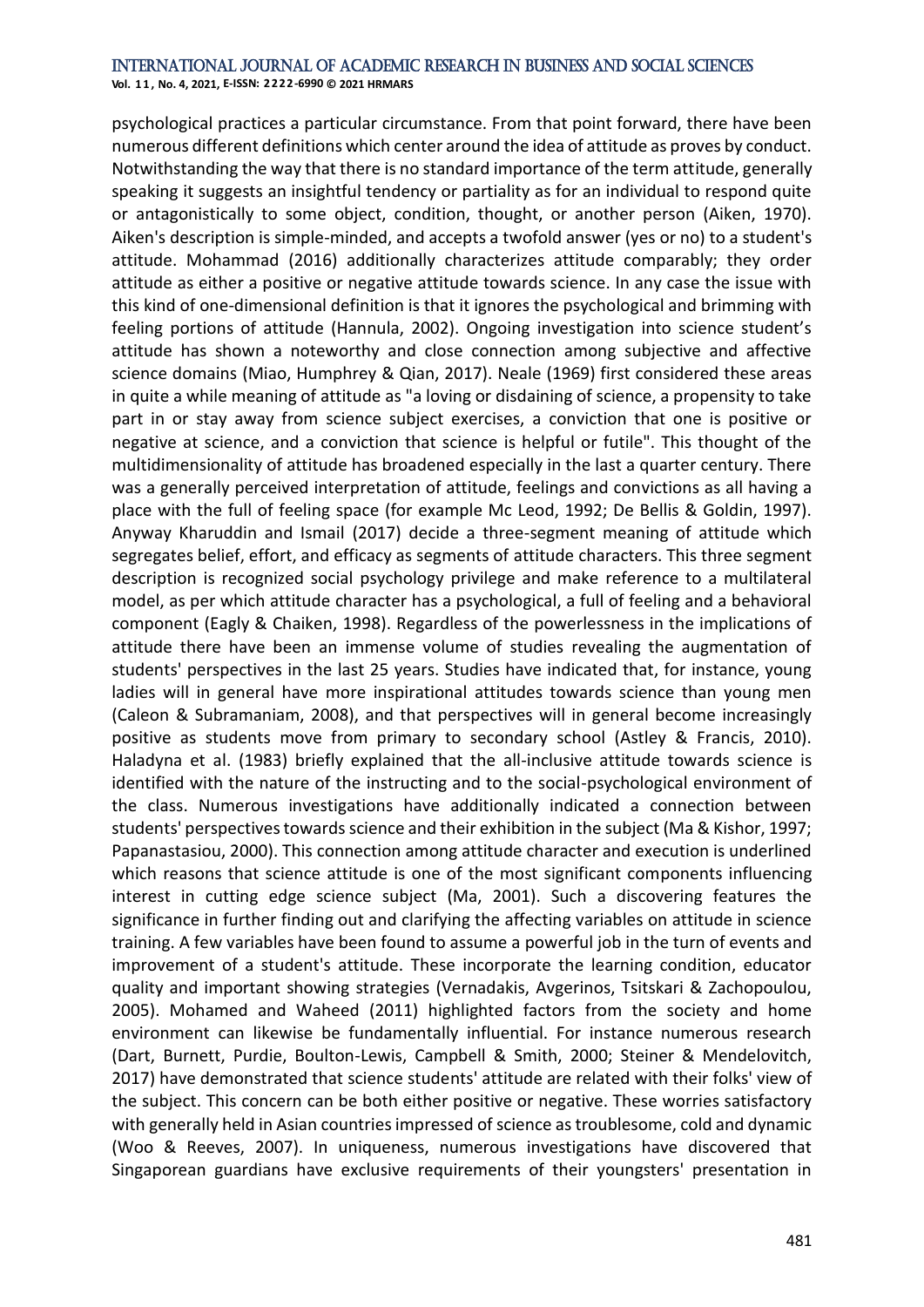**Vol. 1 1 , No. 4, 2021, E-ISSN: 2222-6990 © 2021 HRMARS**

science in contrast with their local nations, for example, Malaysia and Thailand (Van Ijzendoorn, Juffer & Poelhuis, 2005). These investigations peak the various ways that guardians from various social foundations can upgrade students' character. Such impacts are associated with family foundation, yet in addition to a greater society. The open picture of science and its notoriety in the public arena can assume a basic job in convincing science students' character. This picture can diverge from society to humanity. Numerous people in Asian nations are humiliated to broadcast their ignorance or oppressed execution in science (Steiner & Mendelovitch, 2017). In China then again, the Confucian ethics have put a high accentuation on learning and students are typical to accomplish greatness in central regimens trains, for example, science (Schoenmakers, Gulmans, Helders & Van Den Berg, 2001). As opposed to the regularly held in Malaysia viewpoint, accomplishment in subjects isn't fundamental however rather relies upon one's own assurance (Logan, Robinson, Rudisill, Wadsworth & Morera, 2014). These social adjustments are a case of how the general public and home condition can impact students' attitudes towards science in various nations. This is clear in the aftereffects of the Trend in Mathematics and Science (TIMSS) (2015) as students' perspectives to science shifted significantly across populaces. With explicit reference to Singaporean, Chinese, Thailand and Malaysian students, the previous for the most part communicated an increasingly uplifting science student's attitude. This investigation will communicate to approve such discoveries. It will look at the 14 years old students (Grade 8) perspectives' in four selected nations in Singapore, China, Thailand and Malaysia with those of TIMSS (2015).

#### **General Overview of Singaporean, Chinese, Malaysian and Thailand Education Systems** a) Singapore

A little country with scarcely any regular assets other than its kin, Singapore has consistently positioned a high incentive on instruction. The strategic Singapore's Ministry of Education (MOE) is to development the eventual fate of the country by supporting its kin. Almost all Singaporean students go to freely subsidized schools. State funded instruction in Singapore is composed and achieved, and means to assist youngsters with creating want and capacities for learning all through life so they may understand their latent capacity, carry on with a full and fulfilling life, and utilize their qualities beneficially to benefit oneself, family, society, and nation. Elementary school training is required, and formal tutoring begins in Grade 1 (Primary 1) in the year wherein kids turn age 7. All elementary school students become familiar with a typical national educational program. To manufacture a solid establishment in proficiency and numeracy, English (the language of guidance), native language (Malay, Chinese, or Tamil, contingent upon the student's ethnicity), and science is presented in Grade 3 (Primary 3). Secondary school isn't fundamental, however is finished by about all students in Singapore. At the secondary levels, students take a crack at Express, Normal (Academic), or Normal (Technical) courses of study. These four-to five-year scholastic projects lead to the Singapore-Cambridge General Certificate of Education (GCE) Ordinary or Normal Level (O-Level or N-Level) capabilities.

#### b) China

In China, a few bodies add to the undertaking of instruction. The Education Bureau (EDB) is responsible for settling on instructive choices, including detailing, creating, and investigating strategies, projects, and enactment from the preprimary to tertiary levels. It directs the employable order of instructive projects. The EDB likewise has the job of watching the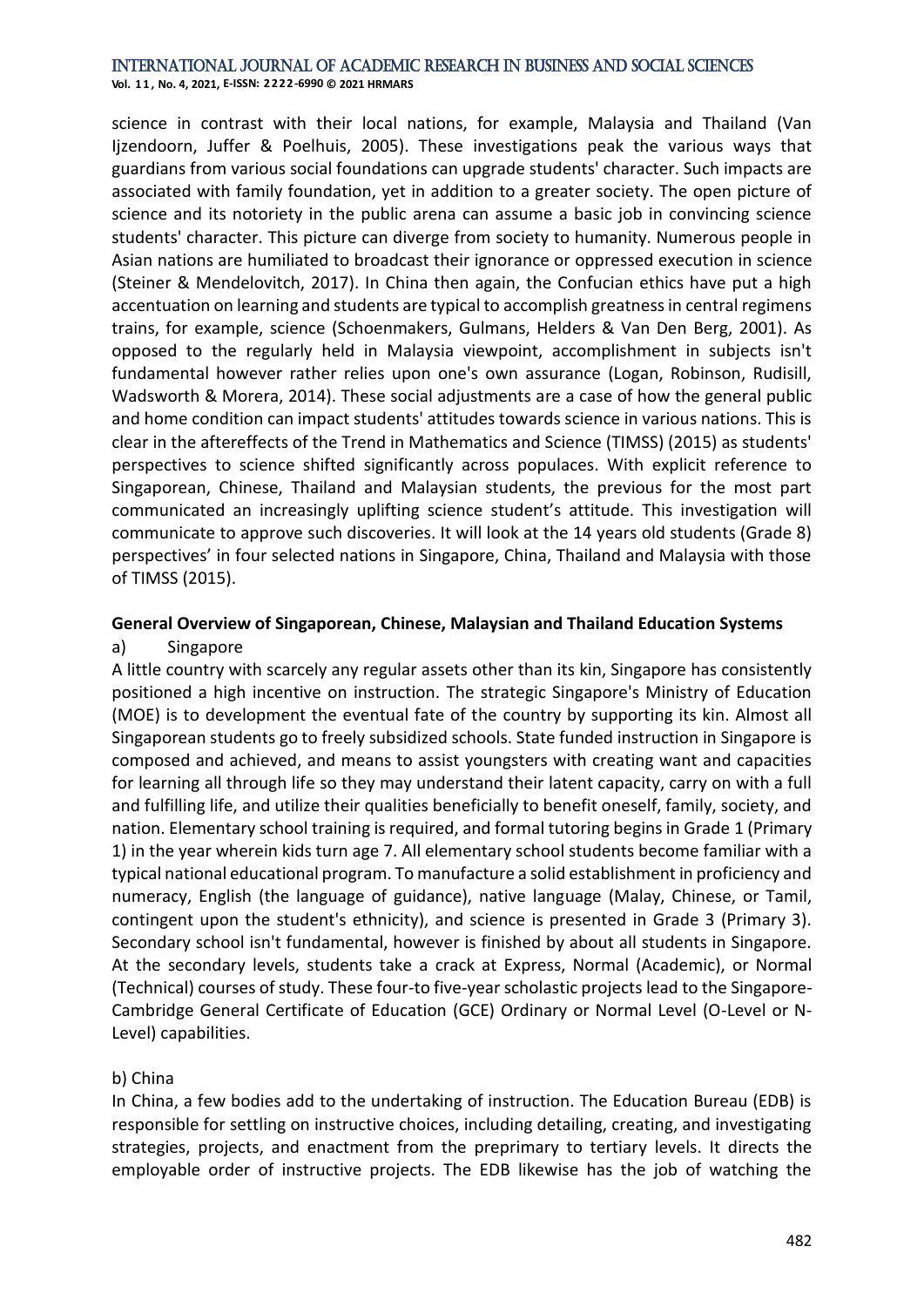**Vol. 1 1 , No. 4, 2021, E-ISSN: 2222-6990 © 2021 HRMARS**

administrations gave by the University Grants Committee, the Student Financial Assistance Agency, the Examinations and Assessment Authority, the China Council for Accreditation of Academic and Vocation Qualifications, and the Vocational Council. The Curriculum Development Institute (CDI) is a unit of the EDB. It gives proficient initiative and directions educational program improvement joint efforts with neighborhood and global accomplices in the advancement of the nearby school educational program in China. It bolsters schools in the execution of educational program strategies and advancement by giving schools a cognizant, wide, and offset educational plan with adaptable educational program systems and various educational program models, which quickens the improvement of alluring learning conditions and extended learning, and disperses powerful educational program rehearses. In China, neighborhood schools, including government schools, helped schools, Direct Subsidy Scheme (DSS) schools, and tuition based schools, follow a region wide educational plan. In the 2010–2011 scholarly year, balanced mechanism of guidance arrangements were executed at Grade 7 (Secondary 1) and advanced every year to a higher evaluation at the lesser (lower) secondary level. The change arrangements plan to improve the English learning condition to suit the necessities of students and to build student chances to utilize and to be presented to English. Secondary schools may receive English for up to 25 percent of the complete exercise time across subjects, barring the exercise time for English language subjects. On the other hand, secondary schools may dispense appropriate exercise time to the educating of a couple non-language subjects in English. Schools likewise may pick to show a few or all non-language subjects in English, given that the recommended models are met.

#### b) Malaysia

In 1983, the Ministry of Education started the Integrated Curriculum for Primary School, which indicates gauges for each degree of primary training. At Level 1 (Primary 1 to 3), the educational program underlines the securing of perusing, composing, and number juggling aptitudes. At Level 2 (Primary 4 to 6), the educational plan is pondered to underscore the dominance of these primary aptitudes and fabricate a solid establishment in science and arithmetic. The science and arithmetic educational programs at the primary level were assessed in 2011, and the reconsidered educational programs have been executed bit by bit, starting with standard 1 student in 2011 (Curriculum Development Division, Ministry of Education Malaysia, 2011). The Integrated Curriculum for Secondary School has been in consequence since 1989. It contains a wide scope of subjects in expressions of the human experience and sciences, just as professional and specialized subjects. The objective of the science educational plan is to manage the cost of students with information and abilities for critical thinking and dynamic in regular day to day existence, guided by virtues, for example, to get ready students to seek after further training in science and innovation and to improve a dependable, dynamic, and dynamic culture with a culture of science and innovation that qualities nature and the salvation of the earth.

#### c) Thailand

The national government of Thailand incorporates 19 ministries, with the Ministry of Education being liable for the oversight of training. The arrangement of instruction in Thailand can be sorted into three kinds: formal training, non-formal training, and casual training. Thailand's instructive assistance territories incorporate two levels: primary educational service areas and secondary educational service areas. The Institute for the Promotion of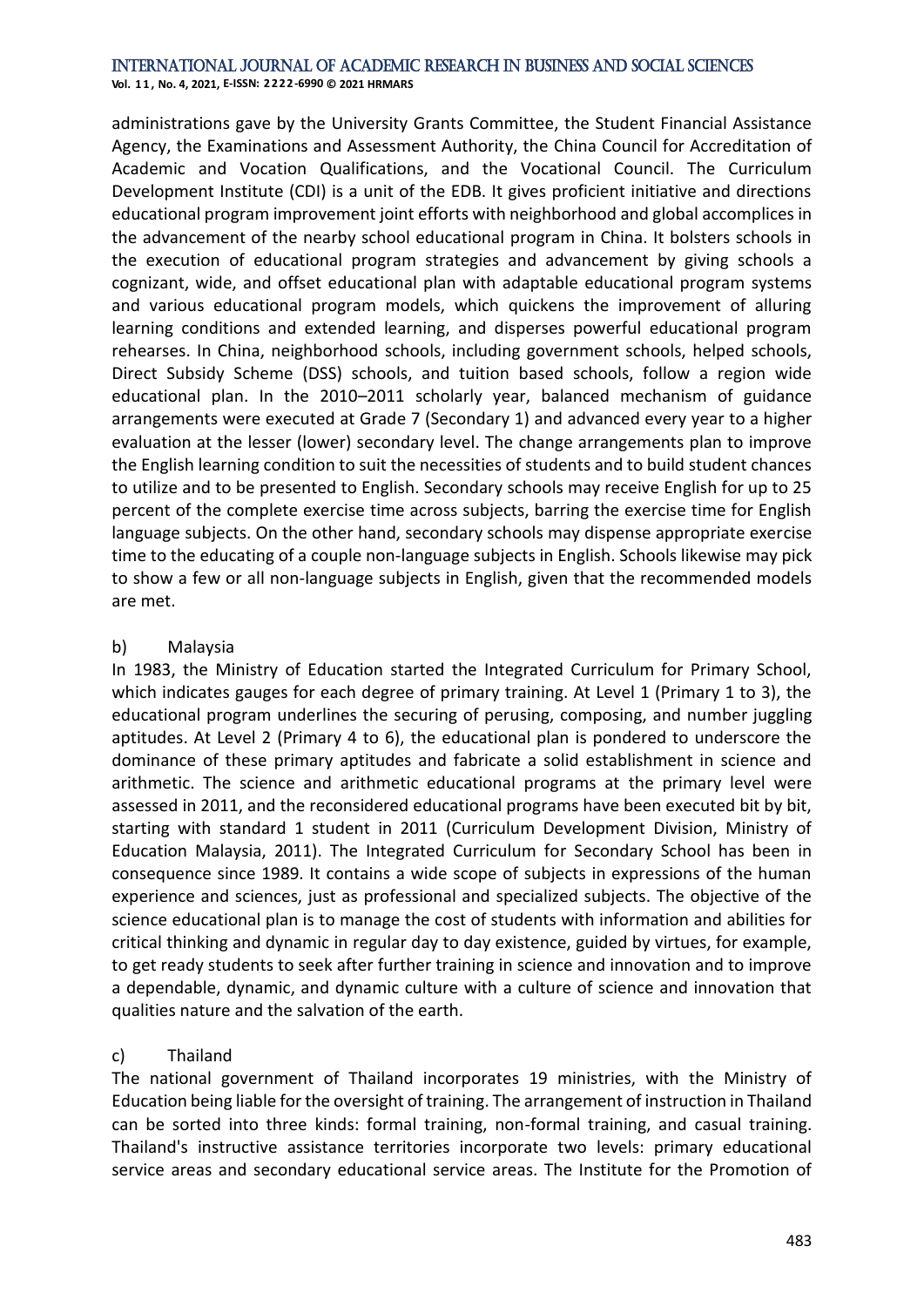**Vol. 1 1 , No. 4, 2021, E-ISSN: 2222-6990 © 2021 HRMARS**

Teaching Science and Technology (IPST) has been authorized by the Ministry of Education to develop arithmetic and science educational programs at the primary instructive level and to help educating and learning in these two branches of knowledge. In each branch of knowledge, the IPST has suggested learning gauges and comparable student goals. These measures make what students should know and ought to have the option to perform after completing instruction at the primary level. What's more, these learning norms fill in as a vital machine in the instruction framework, as they offer substance and training strategies just as assessment apparatuses.

#### **Research Methodology**

Students' perspectives towards science in selected secondary schools (grade 8) in Singapore, China, Malaysia and Thailand is the main objective in this quantitative research. The study means to look at the attitudes of 14 years of age students towards science. Some evaluations will also be made between the discoveries of this investigation and those of TIMSS (2015) consequence. This will permit the authors to approve and relate these discoveries not simply between Singapore, China, Malaysia and Thailand students yet additionally among male and female of these Asian students. The accompanying exploration addresses will be tended to: 1. What are science students' perspectives from Singapore, China, Malaysia and Thailand associate?

2. What are the perspectives of the Singaporean, Chinese, Malaysian and Thailand students in this investigation relate with their companions in TIMSS (2015)?

#### **Sampling Technique**

The authors were interested in regards to the contrasts between Singaporean, Chinese, Malaysian and Thailand students' exhibitions on worldwide comparison tests. As of late Singaporean and Chinese students have reliably scored in the top band of TIMSS report while Malaysian and Thailand students have been positioned at either side of the normal imprint as showed in Figure 1. Given the relationship between student attitude and accomplishment in science, it was chosen to look at the attitude towards study of a sample of 14 years old students from these countries.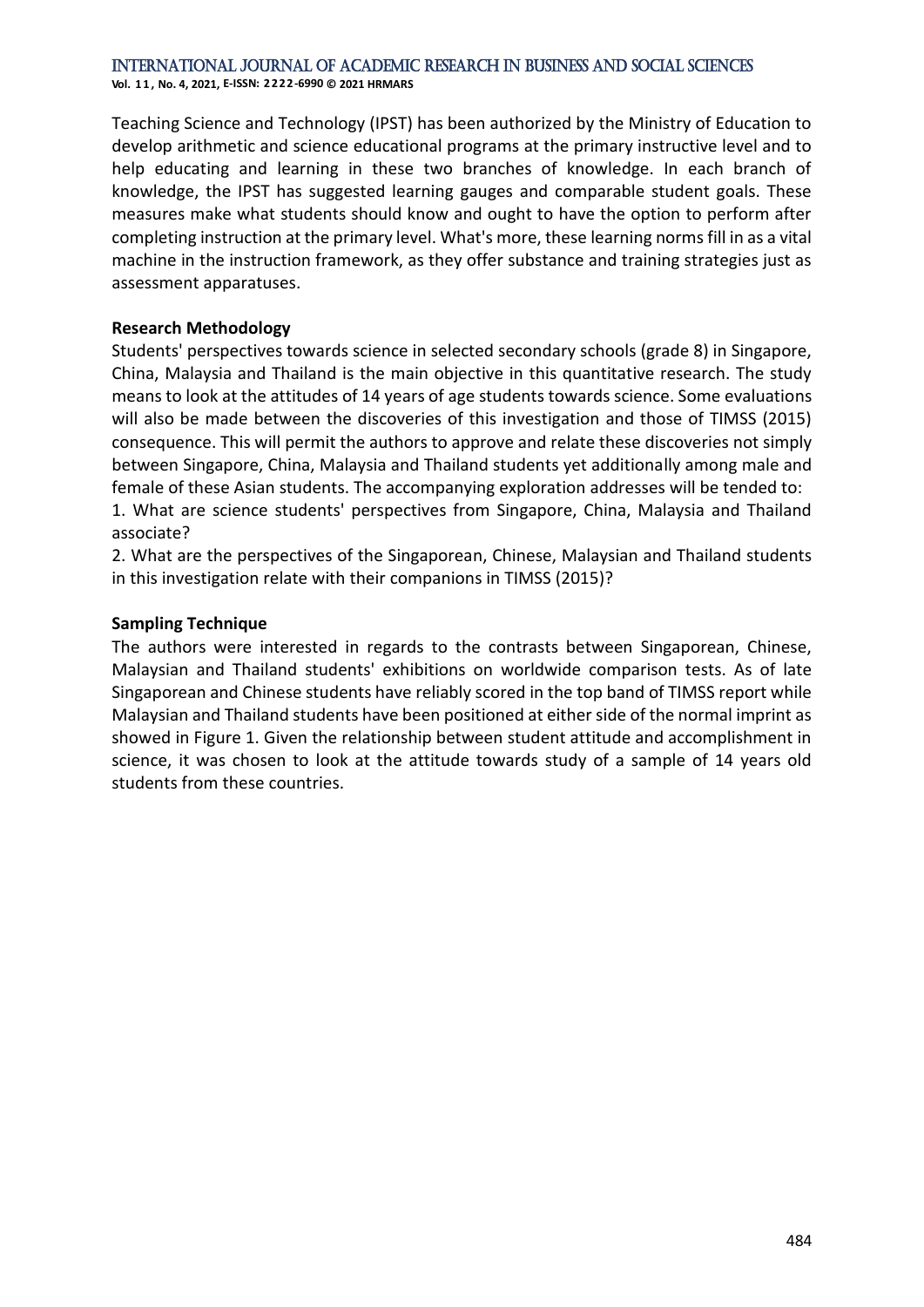**Vol. 1 1 , No. 4, 2021, E-ISSN: 2222-6990 © 2021 HRMARS**

# 8<sup>th</sup> Grade TIMSS (2003 - 2015)



Figure 1: International ranking in science performance of selected countries in TIMSS from 2003 – 2015

Table 1 show the sample size comprised of 6116 Singaporean students, 4155 Chinese students, 9726 Malaysian students and 6482 Thailand students.

| <b>Country</b> | <b>Sample</b> | <b>Male</b> | Female |               | <b>Achievement</b> | <b>Rank (2015)</b> |
|----------------|---------------|-------------|--------|---------------|--------------------|--------------------|
| Singapore      | 6116          | 3138        | 2978   | <b>CENTER</b> | 597                |                    |
| China          | 4155          | 2181        | 1974   |               | 546                | 5                  |
| Malaysia       | 9726          | 4711        | 5015   | ge            | 471                | 24                 |
| Thailand       | 6482          | 2973        | 3509   | ຣ             | 456                | 28                 |
| <b>TOTAL</b>   | 26479         | 13003       | 13476  |               |                    |                    |

Table 1: Data collection for four selected countries in 8<sup>th</sup> grade TIMSS 2015

Science student's attitude background data was recorded (age, sexual orientation and nationality). The students were aged between 14 years old and there was an even sex evenness (13003 male students and 13476 female students).

#### **Data Collection**

Throughout the years numerous questionnaire items have been created and used to gauge science student attitude. Attitude was first estimated by perception of real and proposed practices however were viewed as loose because of the potential misinterpretations that could happen (Markley, 1988). The most observable procedure of estimating attitude character has experienced self-report surveys which utilize an assortment of Likert scales (Komorita, 1963). The absolute most notable of these incorporate the Fennema and Sherman (1976) and the Aiken (1974) scales. The authors chose the utilization of TIMSS 2015 instruments since it is a decently simple Likert scale (1 to 5 level of agreement) and considers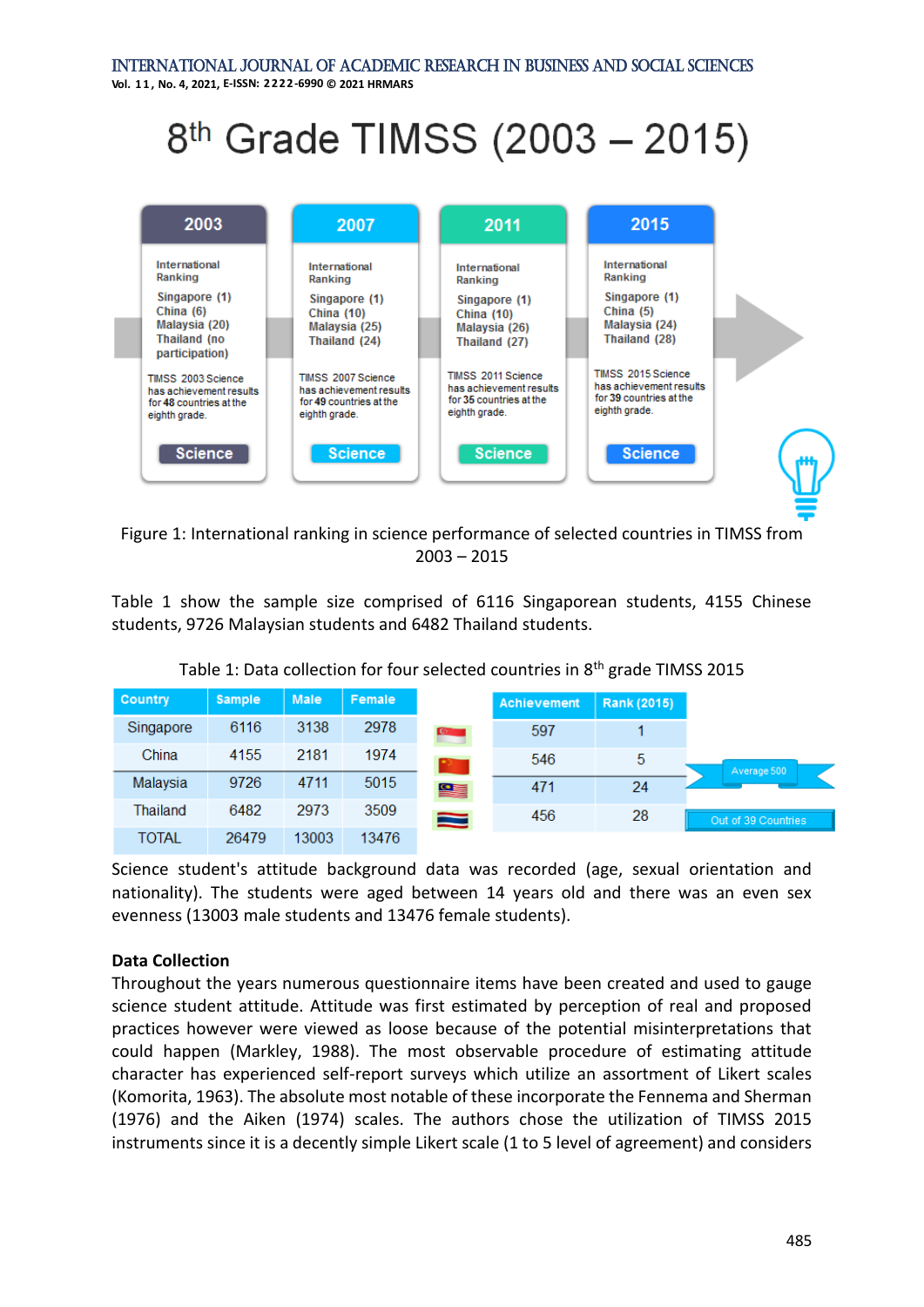contemporary factors, for example, bunch work and reasonable in the instructing and learning of science.

#### **Data Analysis**

The data information for this investigation was gathered in TIMSS 2015. The review comprised of 20 things, and respondents were approached to report the degree to which they concurred or couldn't help contradicting every announcement on a scale of 1 - 5. Fifteen of the statements in the questionnaire were worded toward a providential attitude towards science. Respondents were solicited to show their level from understanding or conflict with each item; 1 = strongly disagree, 2= disagree, 3 = undecided,  $4$  = agree, 5 = strongly agree. There is no adversely worded thing in this set. In this way a high score would demonstrate a progressively ideal attitude towards science. The greatest score that could be accomplished by a respondent was 75. Missing information was additionally coded to represent addressed inquiries or cases in which at least two answers were circumnavigated. The 15 explanations on the first TIMSS 2015 questionnaire were additionally separated into three factor structures which indicate three attitude segments. They are:

Science Attitude 1 - Effort: Positivity towards learning science in school

This part was comprised of five explanations from the scale (Statements 1, 2, 3, 4 and 5). Model: Statement 1 - I look forward to learning science in school.

Every one of these announcements commonly gave a sign of students' exertion and attitudes toward science in school. The most elevated conceivable score for this segment was 25.

Science Attitude 2 – Efficacy: Working cooperatively and associated impact

This part was comprised of five articulations from the scale (Statements 6, 7, 8, 9 and 10). Model: Statement 6 - I usually do well in science group assessment.

Every one of these announcements mutually gave a sign of students' adequacy and attitude character towards working cooperatively with others. The most elevated conceivable score for this segment was 25.

Science Attitude 3 – Belief: Inner sense of spirit

This part was comprised of five explanations from the scale (Statements 11, 12, 13, 14 and 15). Model: Statement 11 – I think learning science will help me in my daily life.

These announcements all things considered gave a sign of students' conviction towards internal feeling of soul in science instruction. The most noteworthy conceivable reading for this part was 25.

#### **Findings**

Once gathered, the reactions of the 26479 studies were recorded and investigated utilizing Statistical Package for Social Sciences (SPSS) (Version 23.0). A scope of factual investigation was led which encompassed statistical descriptive frequecies and hypothetical significance testing. The Cronbach alpha coefficients computation started the analyses for every attitude character part in all four nations (Table 2) as proven by Brookstein et al. (2011), they permitted the alpha coefficients to be contrasted. The Cronbach alpha coefficients for each of the four nations recommend that a few segments of the scale, especially Attitude 3 – belief nearly didn't have great dependability and inward consistency (< 0.7). The authors equally considered the Cronbach alpha coefficients of each example to decide if the internal consistency for the TIMSS 2015 questionnaire scale was especially oppressed for the Singaporean, Chinese, Malaysian or Thailand students.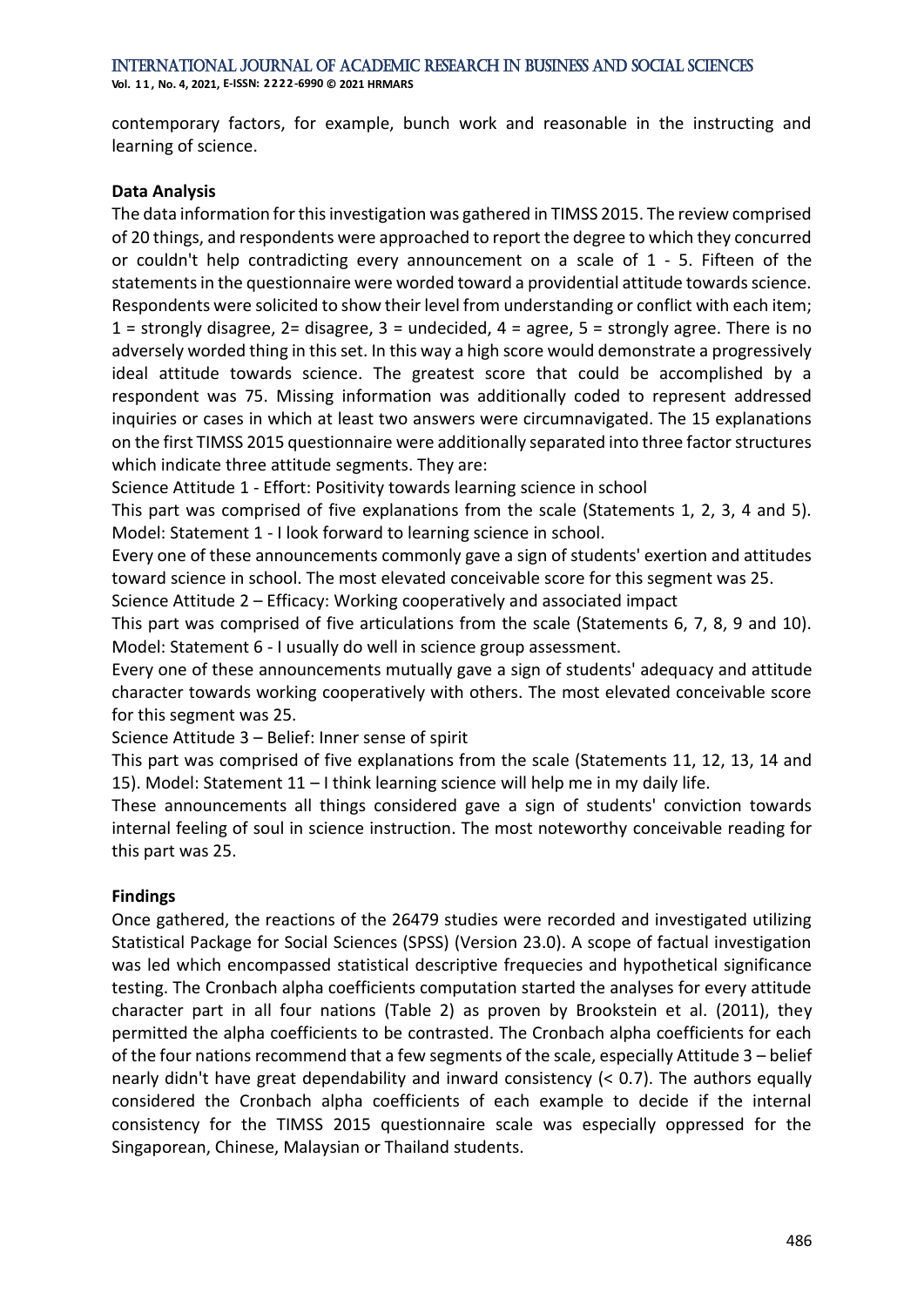**Vol. 1 1 , No. 4, 2021, E-ISSN: 2222-6990 © 2021 HRMARS**

| Table 2. Renability test resarts |                |          |  |  |  |  |  |
|----------------------------------|----------------|----------|--|--|--|--|--|
| Construct                        | Cronbach alpha | Details  |  |  |  |  |  |
| Item1-Item30                     | 0.720          | Reliable |  |  |  |  |  |

In light of Table 2 it is realized that the Cronbach alpha of these instruments surpasses the estimation of 0.7. This demonstrates the estimations can give reliable outcomes when estimated on a similar subject. The internal consistency of the scale veered for each attitude in the entirety of the attitude segments yet especially in Attitude 3 – belief where there was an exceptionally low score for Malaysian and Thailand students. This reasons the announcements in every attitude character and especially Attitude 3 – belief were not all estimating a similar primary construct. Besides the distinctive Cronbach alpha coefficients for every attitude items in each sample deduce that the dependability of the scale different on occasion contingent upon whether it is a Singaporean, Chinese, Malaysian or Thailand sample. Results of descriptive statistics found that there was a measurably huge contrast (*t*(24584) = 23.587,  $p = 0.000$ , two-tailed) between the total overall mean attitude score of the Singaporean (Mean: 2.52, Standard deviation: 0.32), Chinese (Mean: 2.20, Standard deviation: 0.42), Malaysian (Mean: 2.16, Standard deviation: 0.32) and Thailand (Mean: 2.04, Standard deviation: 0.37) students.

The reactions to every feedback from independent samples t-tests were recorded and these indicated that there were factually noteworthy contrasts ( $p < 0.05$ ) in the attitude of the selected countries of Singaporean, Chinese, Malaysian and Thailand students in 17 of the 18 articulations from the eighth grade TIMSS 2015 survey. As confirm by the outcomes in Table 3 the Singaporean and Chinese students who took an interest in the investigation listened cautiously to their science instructor, preferred science, were keen on it, were emphatic in their abilities to take care of issues, enjoyed offering their plans to schoolmates yet in addition loved chipping away at their own, fundamentally more than their colleagues (Malaysian and Thailand).

| more than Malaysian and Thailand students |                             |                                |                              |                    |          |                        |                  |  |
|-------------------------------------------|-----------------------------|--------------------------------|------------------------------|--------------------|----------|------------------------|------------------|--|
|                                           | <b>Asian Countries</b>      | Attitude<br>towards<br>Science | Mean<br>difference differenc | Std.<br>Error<br>e | t        | df                     | Sig<br>(2tailed) |  |
| Pair 1                                    | Singaporean<br>vs Chinese   | <b>Belief</b>                  | $-0.007$                     | 0.008              | $-0.910$ | 1014<br>$\overline{2}$ | 0.363            |  |
| Pair 2                                    |                             | Effort                         | $-0.052$                     | 0.007              | $-7.563$ | 1014<br>9              | 0.000            |  |
| Pair 3                                    |                             | Efficacy                       | $-0.072$                     | 0.014              | $-5.270$ | 1018<br>7              | 0.000            |  |
| Pair 4                                    | Singaporean<br>vs Malaysian | <b>Belief</b>                  | $-0.183$                     | 0.009              | $-20.76$ | 1540<br>9              | 0.000            |  |
| Pair 5                                    |                             | Effort                         | $-0.024$                     | 0.005              | $-4.741$ | 1552<br>8              | 0.000            |  |
| Pair <sub>6</sub>                         |                             | Efficacy                       | $-0.195$                     | 0.010              | 19.877   | 1561<br>$\overline{2}$ | 0.000            |  |

Table 3: Comparative mean which Singaporean and Chinese students differed significantly more than Malaysian and Thailand students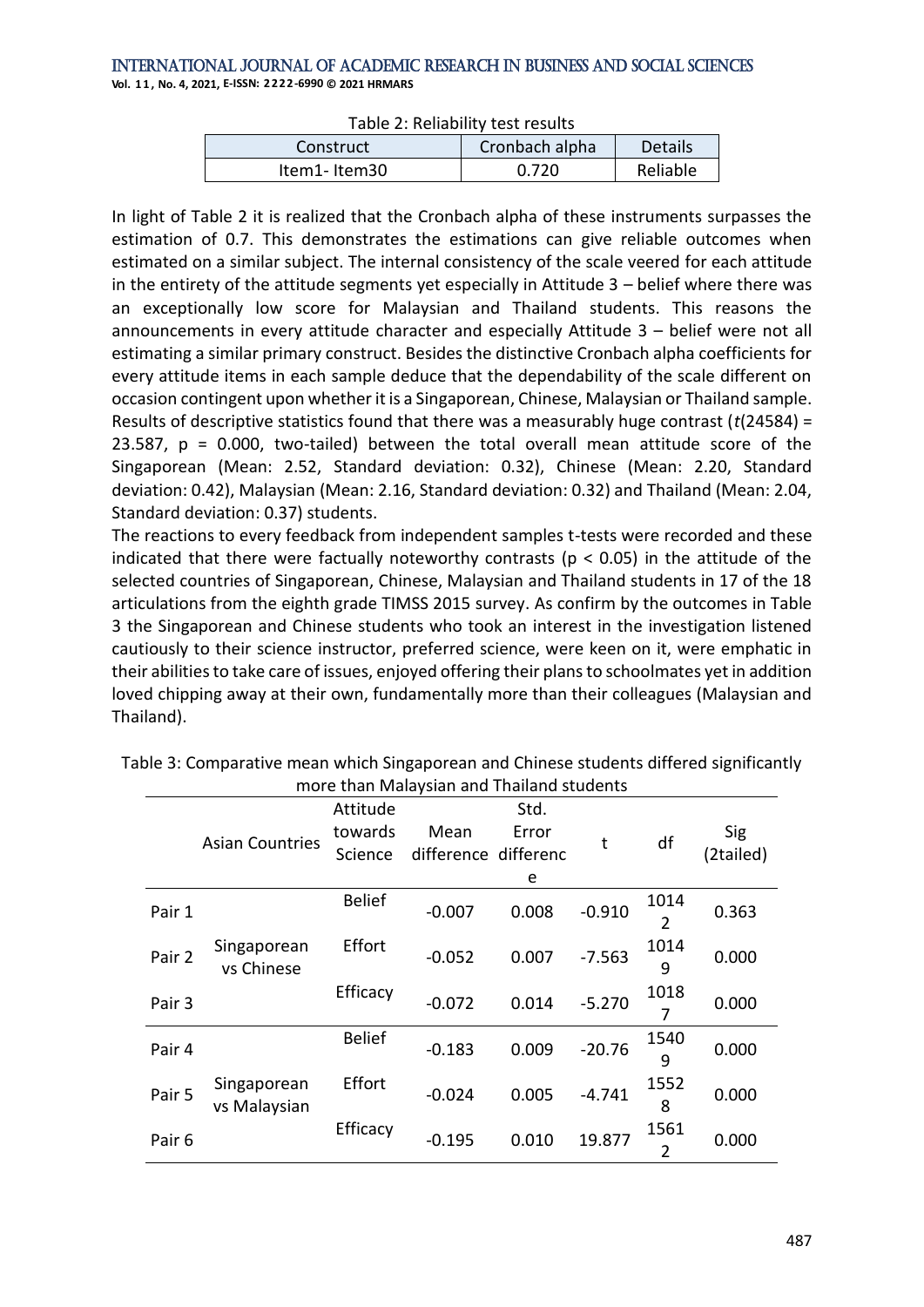| Pair 7     | Singaporean<br>vs Thailand | <b>Belief</b> | 0.197    | 0.008 | 26.11     | 1238<br>0            | 0.000 |
|------------|----------------------------|---------------|----------|-------|-----------|----------------------|-------|
| Pair 8     |                            | Effort        | 0.064    | 0.006 | 10.11     | 1238<br>$\mathbf{1}$ | 0.000 |
| Pair 9     |                            | Efficacy      | 0.105    | 0.011 | 9.63      | 1248<br>5            | 0.000 |
| Pair<br>10 |                            | <b>Belief</b> | $-0.176$ | 0.011 | $-16.342$ | 1345<br>3            | 0.000 |
| Pair<br>11 | Chinese vs<br>Malaysian    | Effort        | 0.029    | 0.006 | 4.531     | 1358<br>3            | 0.000 |
| Pair<br>12 |                            | Efficacy      | 0.267    | 0.012 | 22.887    | 1365<br>7            | 0.000 |
| Pair<br>13 | Chinese vs<br>Thailand     | <b>Belief</b> | 0.204    | 0.009 | 22.053    | 1042<br>4            | 0.000 |
| Pair<br>14 |                            | Effort        | 0.116    | 0.008 | 14.457    | 1043<br>6            | 0.000 |
| Pair<br>15 |                            | Efficacy      | 0.177    | 0.013 | 13.721    | 1053<br>0            | 0.000 |
| Pair<br>16 |                            | <b>Belief</b> | 0.380    | 0.009 | 40.911    | 1569<br>$\mathbf{1}$ | 0.000 |
| Pair<br>17 | Malaysian vs<br>Thailand   | Effort        | 0.087    | 0.006 | 15.509    | 1581<br>5            | 0.000 |
| Pair<br>18 |                            | Efficacy      | $-0.090$ | 0.009 | $-9.711$  | 1595<br>5            | 0.000 |

#### International Journal of Academic Research in Business and Social Sciences **Vol. 1 1 , No. 4, 2021, E-ISSN: 2222-6990 © 2021 HRMARS**

#### **Conclusion**

Significant contrasts in the perspectives of the four chose associates of Singaporean, Chinese, Malaysian and Thailand students towards science have been underlined. An increasingly gritty glance at the outcomes uncovered various positive and negative contentions for approach authors and science teachers in selected countries to be considered. From a Singaporean and Chinese viewpoint, students' uplifting attitudes toward science were skilled. However the concerns of previous reports with respect to principled possibilities were again evident in the discoveries. From a Malaysian and Thailand point of view, student's commitment in the science classroom was undeniably negative. In any case, like the discoveries of TIMSS (2015), this investigation found that significant work in creating positive student's attitude towards science is as yet required. Wan and Lee (2017) found that perspectives can create, alter and change with time, and these discoveries recommend that an accentuation around there would not be fruitless. A few factors, for example, the society and home environment, instructor quality and important encouraging techniques have been found to assume an essential job in building up an inspirational attitude among students. A portion of these components have been addressed in a recent overhaul of the Malaysian optional school science educational program which was changed in January 2020 on a phased basis. It is normal this transformed educational plan will sustain increasingly positive instructing strategies. This is an agreeable result yet dependent on the discoveries of this investigation and attitude towards the subject through advancing the utilizations of science and progressively imaginative TIMSS (2015), more work is required in the extension and supportability of uplifting attitudes if Malaysian and Thailand students are to come in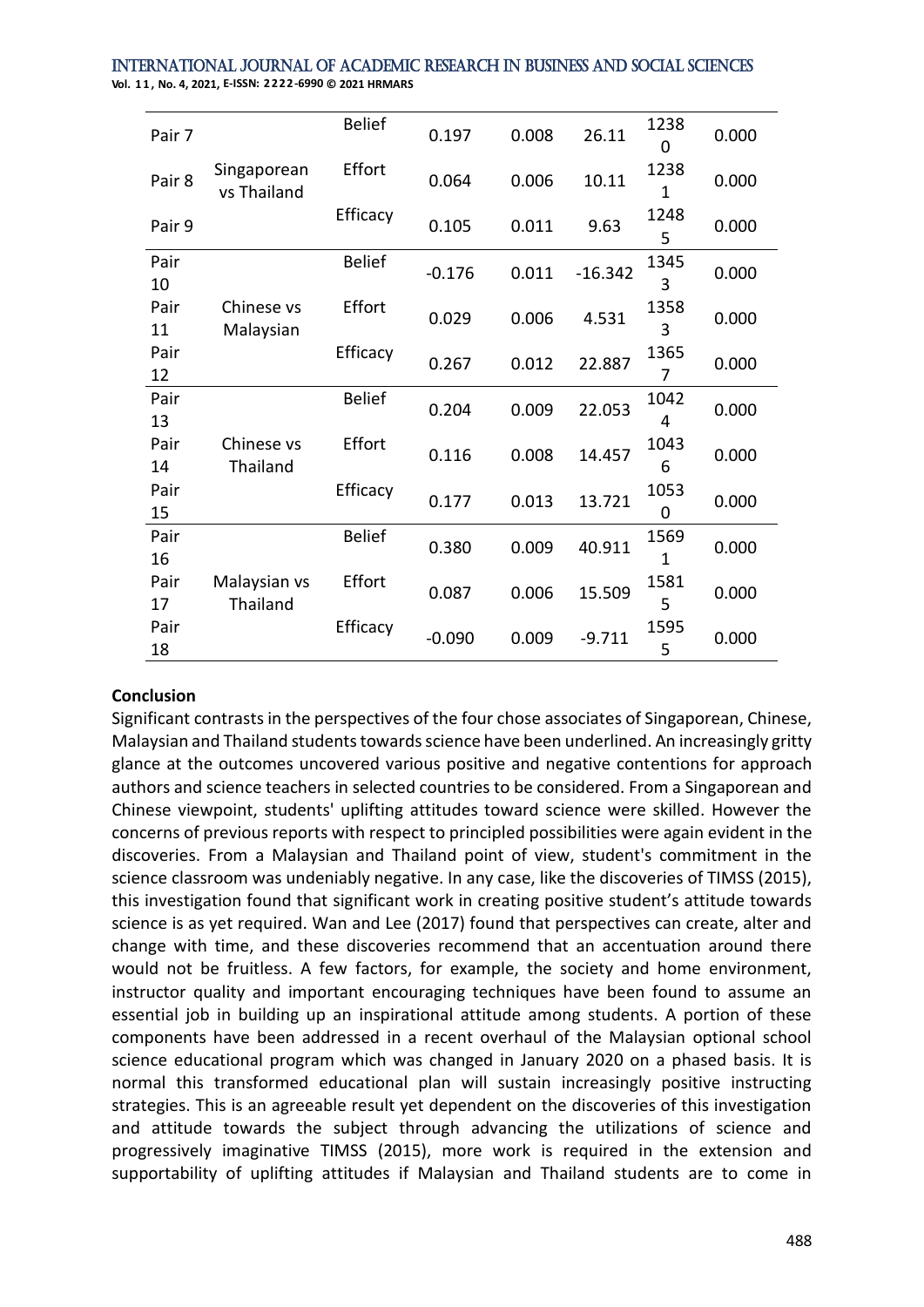International Journal of Academic Research in Business and Social Sciences **Vol. 1 1 , No. 4, 2021, E-ISSN: 2222-6990 © 2021 HRMARS**

accordance with their counterparts (Singaporean and Chinese). This is significant findings given that the learning of science isn't just a subjective test, yet in addition a full of feeling one (Hillman et al., 2016).

#### **Acknowledgement**

The authors would like to acknowledge the financial support and staff of the Universiti Tun Abdul Razak (UNIRAZAK) for their assistance during this study through the UNIRAZAK Research Grant Scheme. The authors likewise might want to thank for the comments and thoughts got from the editors really taking shape of this article were totally prepared for publication.

#### **Corresponding Author**

Azrul Fazwan Kharudin Graduate School of Business, Universiti Tun Abdul Razak (UNIRAZAK), Malaysia Email: azrulfazwan@unirazak.edu.my

#### **References**

- Allport, W. (1935). Attitudes. In C. A. Murchison (Ed.), A handbook of social psychology. Worcester: Clark University Press.
- Astley, J., & Francis, L. J. (2010). Promoting positive attitudes towards science and religion among sixth‐form pupils: dealing with scientism and creationism. *British Journal of Religious Education*, *32*(3), 189-200.
- Brookstein, A., Hegedus, S., Dalton, S. Moniz, R., & Tapper, J. (2011). Measuring Student Attitude in Mathematics Classrooms. Report No. 4, Dartmouth, Kaput Centre for Research and Innovation in STEM Education.
- Caleon, I. S., & Subramaniam, R. (2008). Attitudes towards science of intellectually gifted and mainstream upper primary students in Singapore. *Journal of Research in Science Teaching: The Official Journal of the National Association for Research in Science Teaching*, *45*(8), 940-954.
- Dart, B. C., Burnett, P. C., Purdie, N., Boulton-Lewis, G., Campbell, J., & Smith, D. (2000). Students' conceptions of learning, the classroom environment, and approaches to learning. *The Journal of Educational Research*, *93*(4), 262-270.
- DeBellis, V. A., & Goldin, G. A. (1997). The affective domain in mathematical problem solving. In E. Pehkonen (Eds.), Proceedings of the 21st Conference of the International Group for the Psychology of Mathematics Education, Vol. 2, University of Helsinki, Lahti, Finland, pp. 209-216.
- Fennema, E., & Sherman, J. A. (1976). Fennema-Sherman Mathematics Attitudes Scales: Instruments designed to measure attitudes toward the learning of mathematics by males and females. Catalogue of Selected Documents in Psychology, 6(1), 31.
- Hacieminoglu, E. (2016). Elementary School Students' Attitude toward Science and Related Variables. *International Journal of Environmental and Science Education*, *11*(2), 35-52.
- Haladyna, T., Shaughnessy, J., & Shaughnessy, M. (1983). A causal analysis of attitude toward mathematics. Journal for Research in Mathematics Education, 14, 19–29. Hannula, M.S. (2002). Attitude towards Mathematics: Emotions, Expectations and Values. Educational Studies in Mathematics, 49(1), 25-46.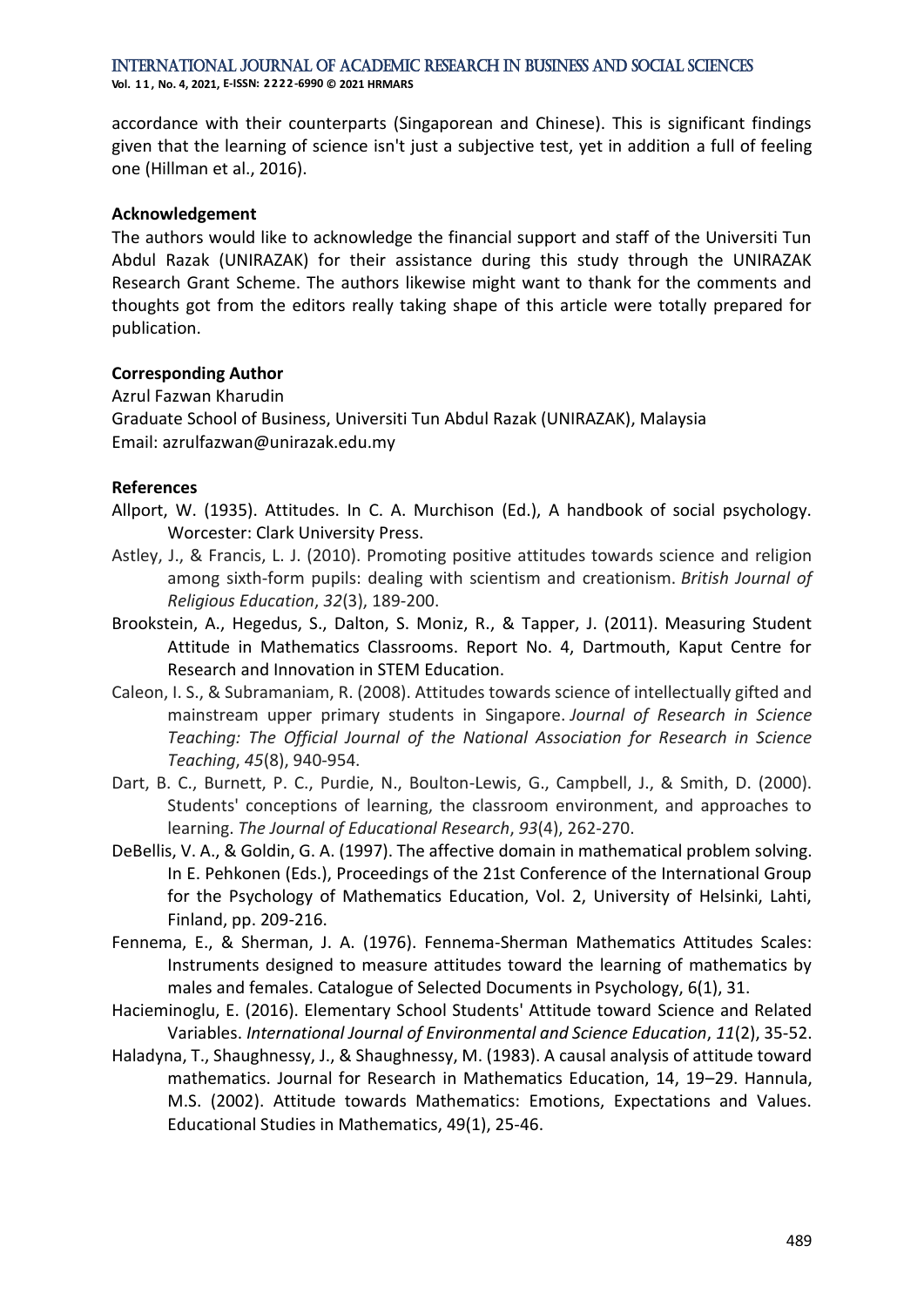**Vol. 1 1 , No. 4, 2021, E-ISSN: 2222-6990 © 2021 HRMARS**

- Hillman, S. J., Zeeman, S. I., Tilburg, C. E., & List, H. E. (2016). My Attitudes Toward Science (MATS): The development of a multidimensional instrument measuring students' science attitudes. *Learning Environments Research*, *19*(2), 203-219.
- Jung, S., & Siedlecki, K. L. (2018). Attitude toward own aging: Age invariance and construct validity across middle-aged, young-old, and old-old adults. *Journal of Adult Development*, *25*(2), 141-149.
- Kharuddin, A. F., & Ismail, N. A. (2017). Graphing calculator exposure of mathematics learning in a partially technology incorporated environment. *EURASIA Journal of Mathematics, Science & Technology Education*, *13*(6), 2529-2537.
- Komorita, S. S. (1963). Attitude content, intensity, and the neutral point on a Likert scale. *The Journal of social psychology*, *61*(2), 327-334.
- Logan, S. W., Robinson, L. E., Rudisill, M. E., Wadsworth, D. D., & Morera, M. (2014). The comparison of school-age children's performance on two motor assessments: the Test of Gross Motor Development and the Movement Assessment Battery for Children. *Physical Education and Sport Pedagogy*, *19*(1), 48-59.
- Ma, Xin. (2001). Participation in Advanced Mathematics: Do Expectation and Influence of Students, Peers, Teachers, and Parents Matter? Contemporary Educational Psychology, 26(1), 132–146.
- Markley, F. L. (1988). Attitude determination using vector observations and the singular value decomposition. *Journal of the Astronautical Sciences*, *36*(3), 245-258.
- McLeod, D. (1992). Research on affect in mathematics education: A reconceptualization. In D. A. Grouws (Eds.), Handbook of research on mathematics teaching and learning (pp. 575–596). New York: Macmillan.
- Miao, C., Humphrey, R. H., & Qian, S. (2017). A meta‐analysis of emotional intelligence and work attitudes. *Journal of Occupational and Organizational Psychology*, *90*(2), 177- 202.
- Mohamed, L., & Waheed, H. (2011). Secondary Student's Attitude towards Mathematics in a Selected School of Maldives. International Journal of Humanities and Social Science, 1(15): 277-281.
- Mohammad, S. M. (2016). Sentiment analysis: Detecting valence, emotions, and other affectual states from text. In *Emotion measurement* (pp. 201-237). Woodhead Publishing.
- Neale, D. C. (1969). The role of attitudes in learning mathematics. The Arithmetic Teacher, 16, 631-640.
- Oon, P. T., & Fan, X. (2017). Rasch analysis for psychometric improvement of science attitude rating scales. *International Journal of Science Education*, *39*(6), 683-700.
- Papanastasiou, C. (2000). Effects of attitudes and beliefs on mathematics achievement. Studies in Educational Evaluation, 26, 27-42.
- Prendergast, M., & O'Donoghue, J. (2014). 'Students enjoyed and talked about the classes in the corridors': pedagogical framework promoting interest in algebra. International Journal of Mathematical Education in Science and Technology, 45(6), 795 – 812.
- Prendergast, M., & Hongning, Z. (2016). A comparative study of students attitudes towards mathematics in two different school systems. *International Journal for Mathematics Teaching and Learning*, *17*(2).
- Sadruddin, M. M., Khawaja, M., & Zafar, S. (2017). Attitude Of Prospective Teachers Towards Scienceexploring Teachers Preparedness In The Subject Area Of Science Education At Teacher Education Level In Sindh, Pakistan. *Grassroots*, *50*(3).